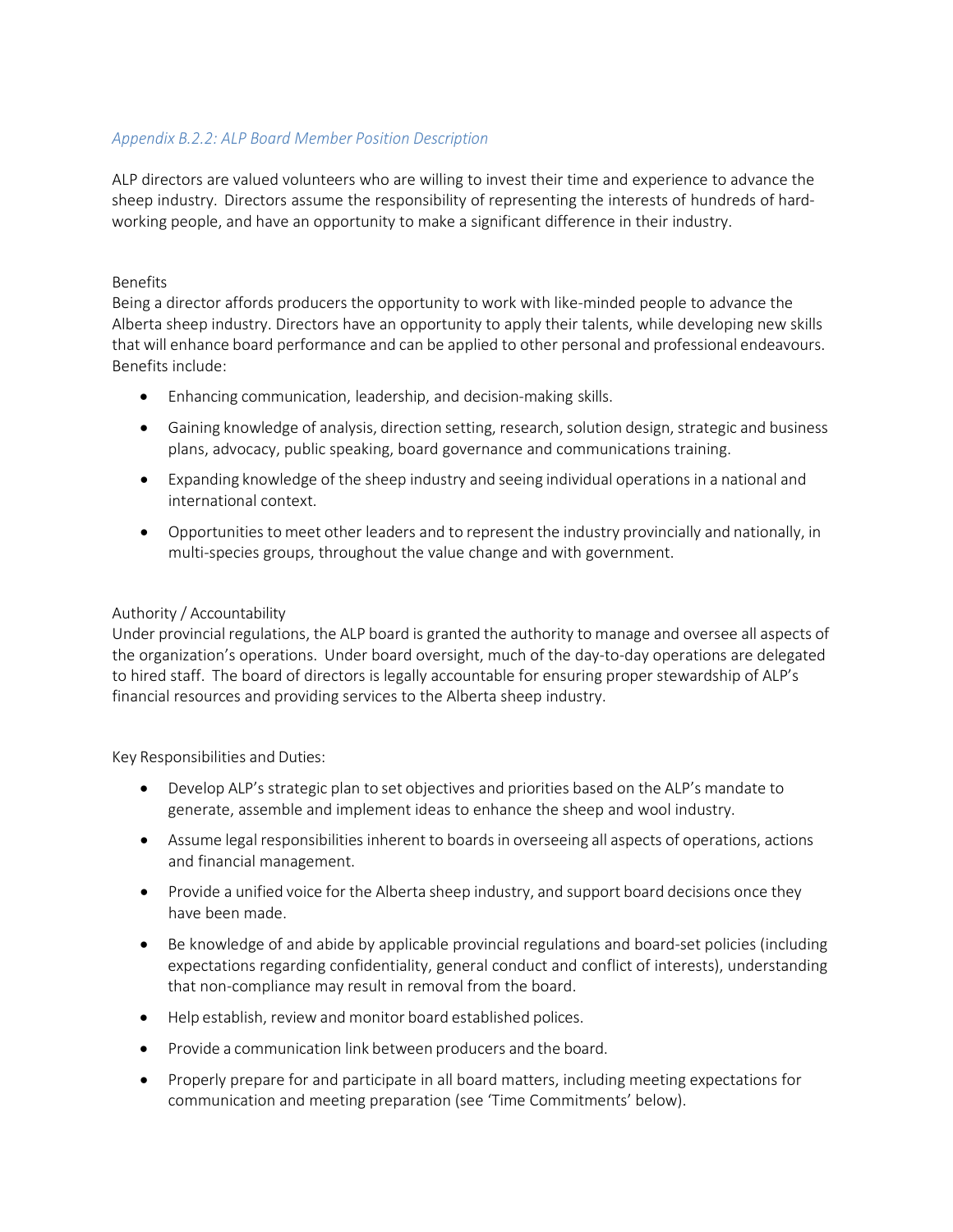- Listen to others views, advocate personal ideas, and be open to compromise.
- Potentially contribute to the work of board as a board executive or member of a committee
- Be an ambassador for ALP in the wider community.
- Be informed about issues affecting the sheep industry provincially and nationally.

### Qualifications

The following are considered key position qualifications:

- Must meet eligibility requirements according to ALP Plan Regulation (i.e. own sheep, and have paid an ALP service charge in the past two years).
- Ability to devote sufficient time to board duties(see below).
- Openness to learning and working with others to achieve ALP's mission and strategic directions.

### Remuneration

The ALP director position is essentially a volunteer position. However, the following compensations are made:

- Per diem paid for time spent at in-person meetings
- Annual compensation for time spent on conference calls (two per diems) and for office supplies
- Reimbursement for out-of-pocket expenses to attend in-person meetings

#### Time Commitments

| Commitment                                                                                                                                                      | Time Expectation <sup>1</sup>                                                       |
|-----------------------------------------------------------------------------------------------------------------------------------------------------------------|-------------------------------------------------------------------------------------|
| Position term                                                                                                                                                   | Two-year term (may be renewed three times, for a<br>total of six consecutive years) |
| In-person meetings <sup>2</sup> (most often held in Airdrie,<br>Alberta)                                                                                        | Typically 3 times/year<br>1.5 to 2 days (3 days on rare occasions)                  |
| Tele/video conference calls <sup>2</sup>                                                                                                                        | Approximately bi-monthly, between in-person<br>meetings<br>1 to 2 hours             |
| Fall Annual General Meeting <sup>2</sup>                                                                                                                        | 1-2 days, once/year                                                                 |
| Meeting preparation                                                                                                                                             | As required, typically from 1-4 hrs/meeting                                         |
| Emails regarding board matters, a response is<br>expected within 48hr                                                                                           | As required, typically from 1-4 hrs/week                                            |
| Communicating with producers                                                                                                                                    | As required, typically from 0-2 hr per week                                         |
| All new directors participate in a board<br>orientation session. Other training sessions may<br>be required during a director's term (e.g. board<br>governance) | Orientation session: 4-6 hours<br>Other training: approximately once/year           |